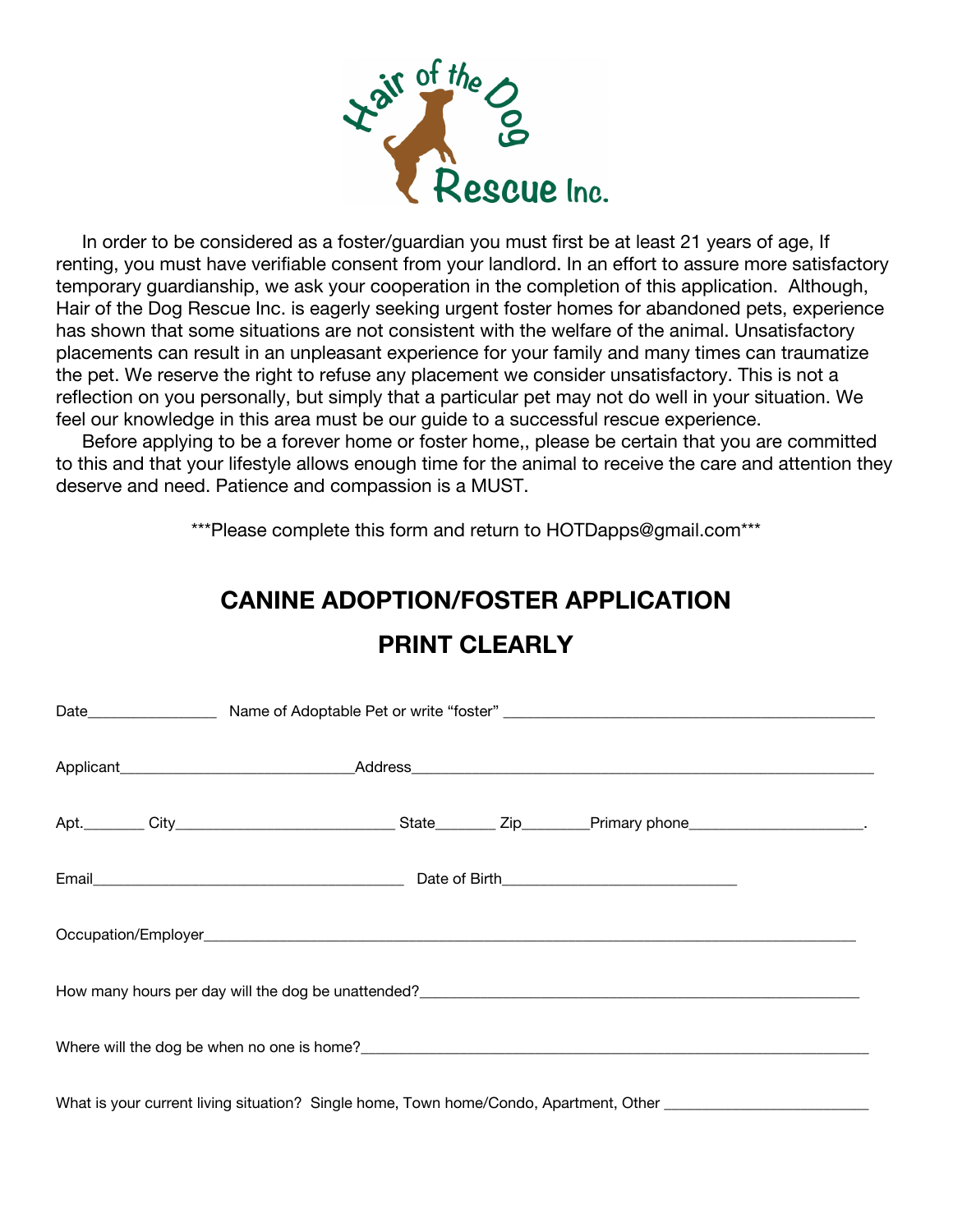| Do you Own or Rent your home? |  |
|-------------------------------|--|
|-------------------------------|--|

| Is your yard fenced? Yes____ No____ If yes, type _______________________________Height________________________            |  |  |  |  |  |  |  |  |
|---------------------------------------------------------------------------------------------------------------------------|--|--|--|--|--|--|--|--|
| If your yard is not fenced how do you plan to exercise and relieve the dog for bathroom breaks?                           |  |  |  |  |  |  |  |  |
| How many adults live in your home?_________ Children?________ Ages of Children________________________________            |  |  |  |  |  |  |  |  |
|                                                                                                                           |  |  |  |  |  |  |  |  |
| Is anyone in the home allergic/asthmatic around pets? Yes_____ No_____                                                    |  |  |  |  |  |  |  |  |
| Do you currently own pets? Yes____ No____ # of Cats______ # of Dogs_______Other____________________                       |  |  |  |  |  |  |  |  |
| <u> 1999 - Jacques Alexandro (h. 1989).</u><br>1900 - John Barnett, fransk politik (h. 1900).                             |  |  |  |  |  |  |  |  |
|                                                                                                                           |  |  |  |  |  |  |  |  |
|                                                                                                                           |  |  |  |  |  |  |  |  |
|                                                                                                                           |  |  |  |  |  |  |  |  |
|                                                                                                                           |  |  |  |  |  |  |  |  |
| ***You must notify your vet that a HOTD rep will be calling and authorize them to release your pet's information to us*** |  |  |  |  |  |  |  |  |
|                                                                                                                           |  |  |  |  |  |  |  |  |
|                                                                                                                           |  |  |  |  |  |  |  |  |